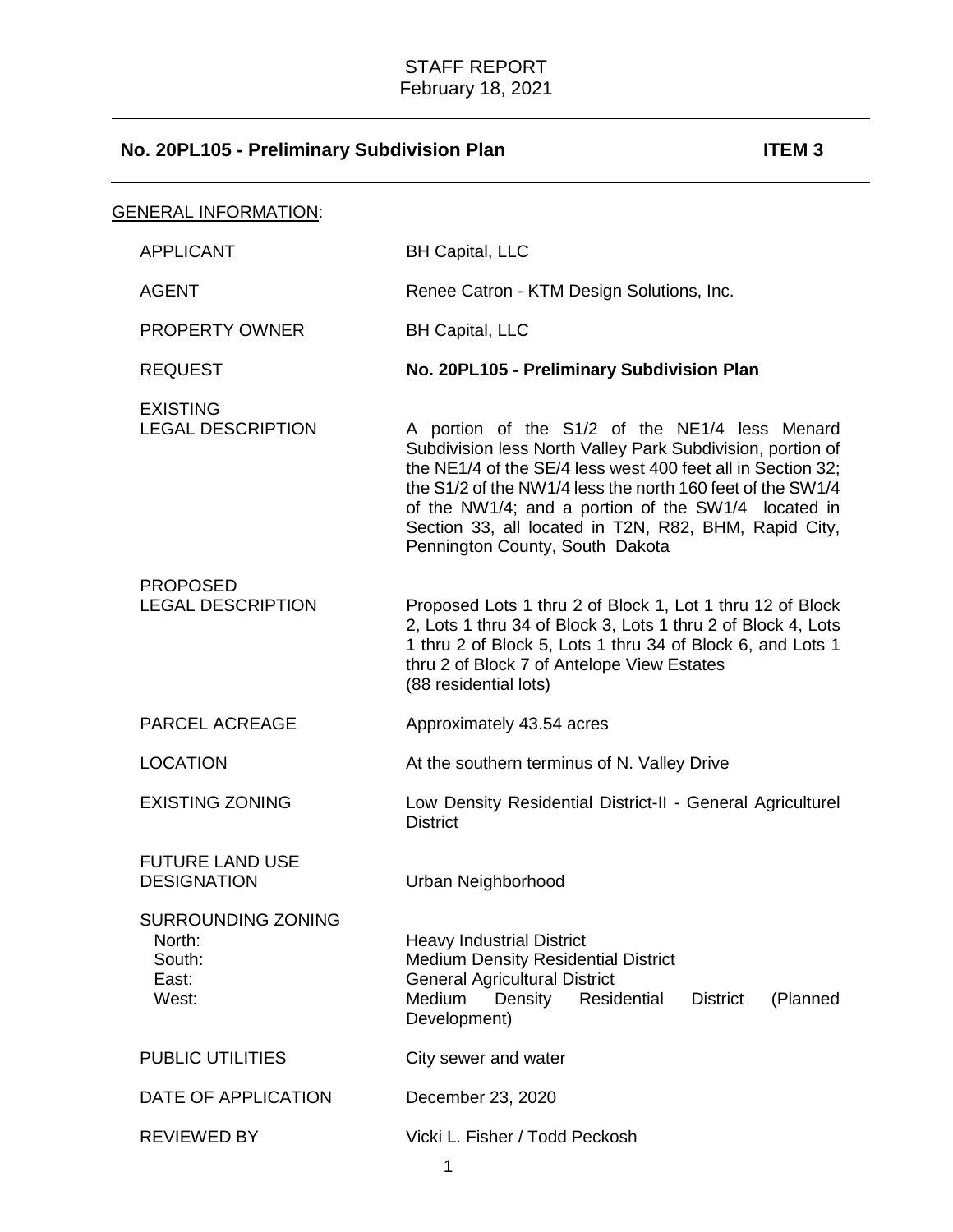#### RECOMMENDATION:

Staff recommends that the Preliminary Subdivision Plan be approved with the following stipulations of approval:

- 1. Prior to submittal of a Development Engineering Plan application, a feasibility study confirming the adequacy of the proposed booster station needed to serve this area shall be reviewed and accepted by the City;
- 2. Prior to submittal of a Development Engineering Plan application, a Traffic Impact Study shall be submitted for review and approval to address the design of the intersection of E. Philadelphia Street and N. Creek Drive;
- 3. Upon submittal of a Development Engineering Plan application, construction plans for N. Valley Drive, a collector street, shall be submitted for review and approval showing the street located in a minimum 68-foot wide right-of-way and constructed pursuant to Figure 2-1 of the Infrastructure Design Criteria Manual with a center turn lane matching the adjacent section to the north unless otherwise recommended by the Traffic Impact Study or shall meet criteria for obtaining an Exception. If an Exception is obtained, a copy of the approved document shall be submitted with the Development Engineering Plan application;
- 4. Upon submittal of a Development Engineering Plan application, construction plans for E. Philadelphia Street, a collector street, shall be submitted for review and approval showing the street located in a minimum 68-foot wide right-of-way and constructed pursuant to Figure 2-1 of the Infrastructure Design Criteria Manual or shall meet criteria for obtaining an Exception. If an Exception is obtained, a copy of the approved document shall be submitted with the Development Engineering Plan application;
- 5. Upon submittal of a Development Engineering Plan application, construction plans for Street A shall be submitted for review and approval pursuant to Figure 2-1 of the Infrastructure Design Criteria Manual for a local street or shall meet criteria for obtaining an Exception or shall meet criteria for obtaining an Exception. If Exception(s) are obtained, a copy of the approved document(s) shall be submitted with the Development Engineering Plan application;
- 6. Upon submittal of a Development Engineering Plan application, construction plans for Court A, Court B and Court C shall be submitted for review and approval pursuant to Figure 2-1 of the Infrastructure Design Criteria Manual for a local street or shall meet criteria for obtaining an Exception. In addition, the cul-de-sac bulb shall be constructed pursuant to Table 2-4 of the Infrastructure Design Criteria Manual or shall meet criteria for obtaining an Exception. If Exception(s) are obtained, a copy of the approved document(s) shall be submitted with the Development Engineering Plan application;
- 7. Upon submittal of a Development Engineering Plan application, construction plans in compliance with the Infrastructure Design Criteria Manual shall be submitted for review and approval providing a second access to the development or an Exception shall be obtained to allow more than 40 dwelling units with one point of access. If a second access is required, then prior to submittal of a Final Plat application for this phase of the project, the right-of way for the second access shall be dedicated and constructed or surety posted for the street improvement;
- 8. Upon submittal of a Development Engineering Plan application, construction plans shall be submitted for review and approval to provide water main looping of the high level water zone;
- 9. Upon submittal of a Development Engineering Plan application, a revised grading plan shall be submitted for review and approval maintaining drainage patterns within their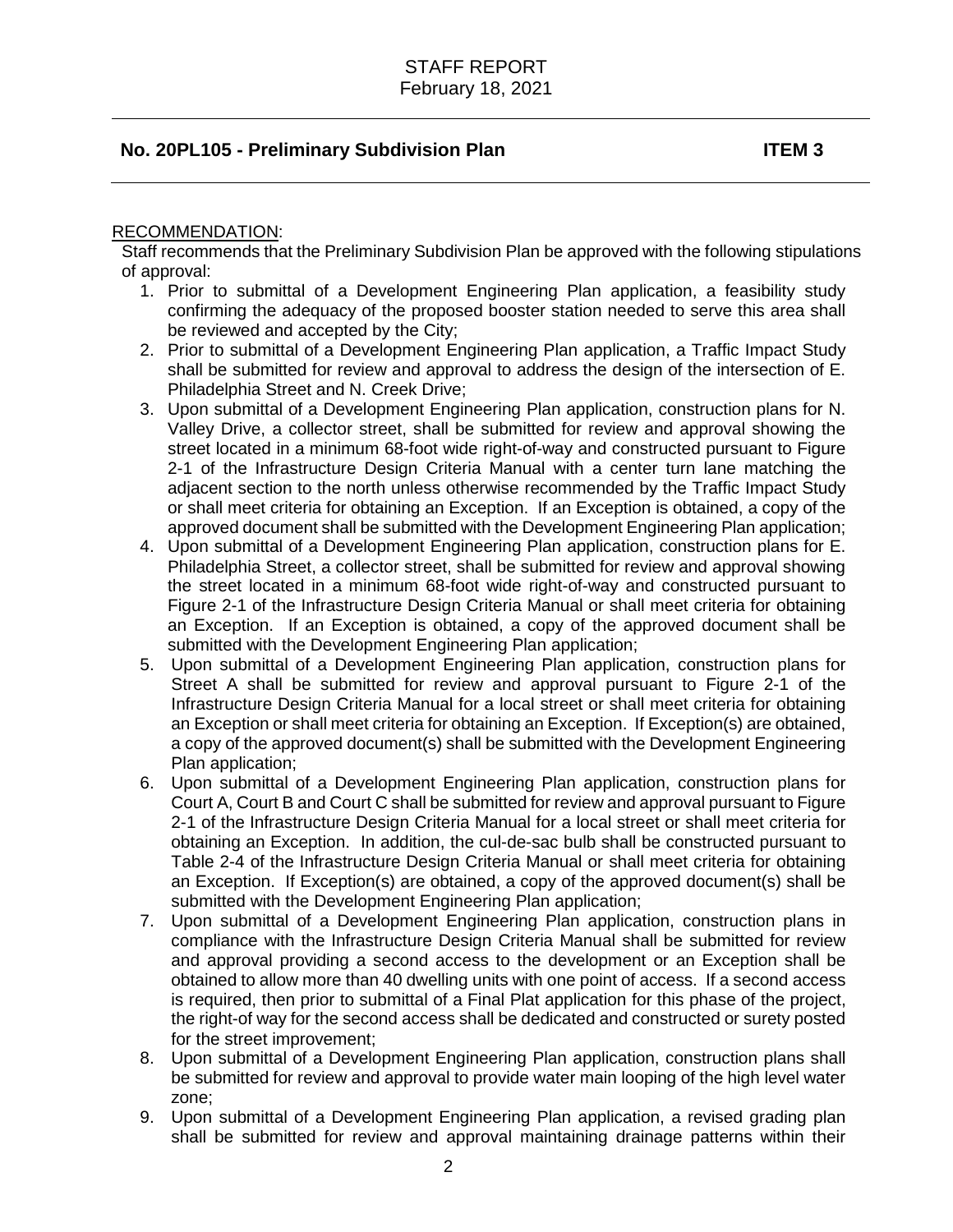historic drainage basins;

- 10. Upon submittal of a Development Engineering Plan application, the sewer layout shall be revised keeping all sewer mains within public right-of-way or shall meet criteria for obtaining an Exception. If Exception(s) are obtained, a copy of the approved document(s) shall be submitted with the Development Engineering Plan application;
- 11. Upon submittal of a Development Engineering Plan application, a cost estimate for the required subdivision improvements shall be submitted for review and approval;
- 12. Prior to approval of the Development Engineering Plan application, a Development Agreement shall be entered into with the City for all public improvements;
- 13. Prior to approval of the Development Engineering Plan application, engineering design reports (in part to include water, sewer, drainage, and pavement) required for construction approval shall be accepted and agreements required for construction approval shall be executed pursuant to Chapter 1.15 of the Infrastructure Design Criteria Manual. In addition, construction plans shall be accepted in accordance with the Infrastructure Design Criteria Manual. All final engineering reports shall be signed and sealed by a Professional Engineer and contain a Certification Statement of Conformance with City Standards, as required by the Infrastructure Design Criteria Manual;
- 14. Prior to approval of the Development Engineering Plan application, approval from the South Dakota Department of Environment and Natural Resources shall be secured;
- 15. Prior to approval of the Development Engineering Plan application, adequate water capacity shall be available to the project including the installation and City acceptance of the proposed booster station needed to serve this area if necessary to meet capacity requirements:
- 16. Prior to approval of the Development Engineering Plan application, any necessary off-site easements shall be recorded;
- 17. Prior to submittal of a Final Plat application, a street name for Street A, Court A, Court B and Court C shall be submitted to the Emergency Services Communication Center for review and approval. In addition, the plat document shall show the approved street name;
- 18. Prior to submittal of a Final Plat application, the portion of the subject property zoned General Agriculture District shall be rezoned to Low Density Residential District 2 and Medium Density Residential, respectively, as proposed;
- 19. Upon submittal of a Final Plat application, an agreement shall be submitted for recording securing ownership and maintenance of any propose drainage elements or non-buildable lots. In addition, Major Drainage Easements shall be dedicated for the proposed drainage improvements;
- 20. Upon submittal of a Final Plat application, surety for any required subdivision improvements that have not been completed shall be posted and the subdivision inspection fees shall be paid; and,
- 21. Prior to the City's acceptance of the public improvements, a warranty surety shall be submitted for review and approval as required.

#### GENERAL COMMENTS:

The applicant has submitted a Preliminary Subdivision Plan application to create 88 residential lots, leaving an unplatted balance. The lots will range in size from 0.17 acres to 6.44 acres. The proposed subdivision is a part of the Antelope View Estates Subdivision and is proposed to be developed in five phases.

The applicant has also submitted a Rezoning request (File #20RZ043) to change the zoning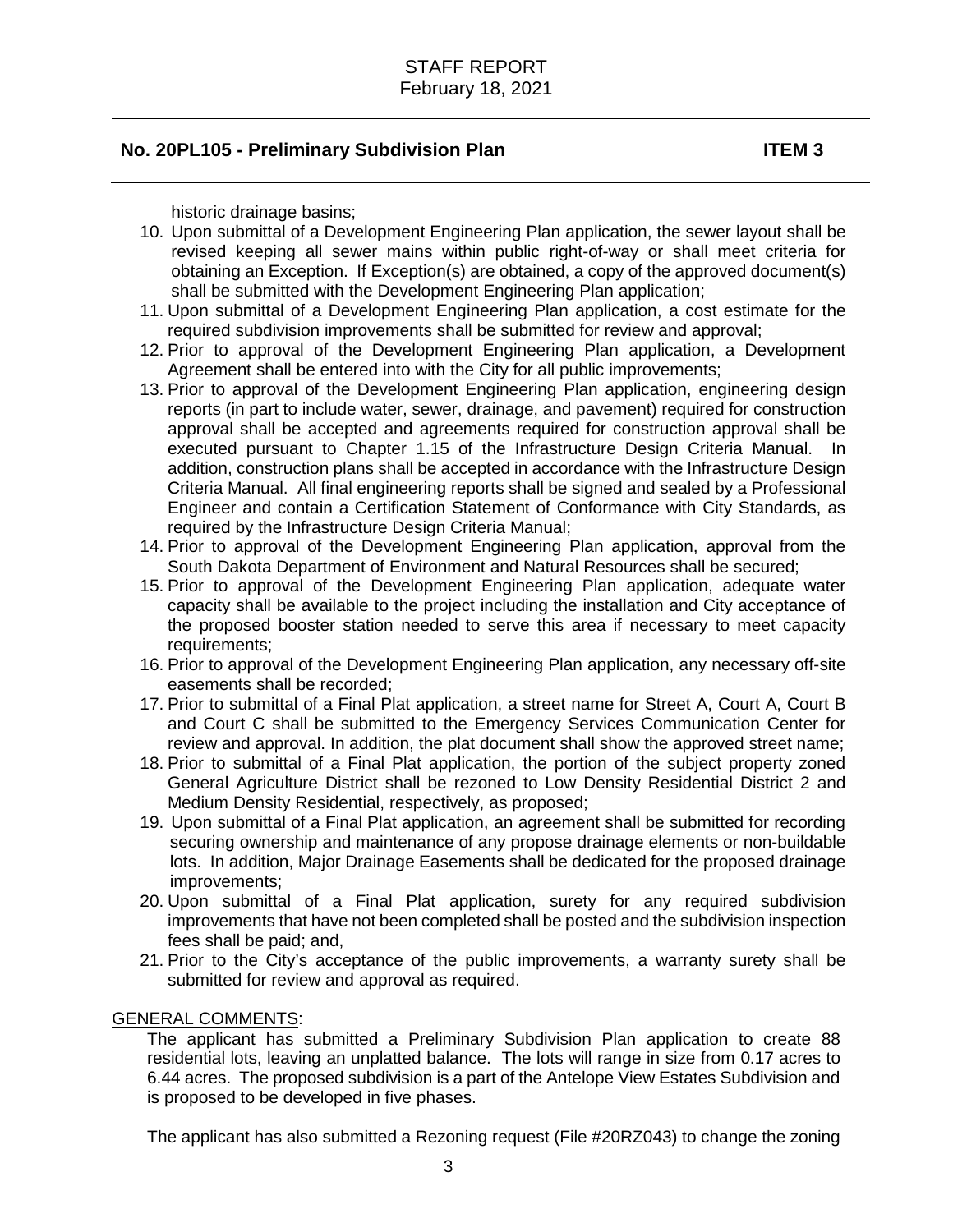designation on that portion of the property located on the east side of N. Valley Drive from General Agriculture District to Low Density Residential 2 District in conjunction with a Planned Development Designation. In addition, the applicant has submitted a Rezoning request (File #21RZ005) to change the zoning designation on that portion of the property located west of N. Valley Drive from General Agriculture District to Medium Density Residential District.

The property is located at the southern terminus of N. Valley Drive. Currently, the property is void of any structural development.

A Preliminary Subdivision Plan is a tentative plan of a proposed subdivision requiring the installation of public improvements. Approval of a Preliminary Subdivision Plan by the City Council is required before an applicant can proceed with Development Engineering Plans and a Final Plat application for all or part of the area within the Preliminary Subdivision Plan application.

#### STAFF REVIEW:

Staff has reviewed the Preliminary Subdivision Plan and has noted the following considerations:

Zoning: The property is currently zoned General Agriculture District with a small area in the southeast corner of the property zoned Low Density Residential District 2. As previously noted, the applicant has submitted a Rezoning request (File #20RZ043) to change the zoning designation on that portion of the property located on the east side of N. Valley Drive from General Agriculture District to Low Density Residential 2 District in conjunction with a Planned Development Designation. In addition, the applicant has submitted a Rezoning request (File #21RZ005) to change the zoning designation on that portion of the property located west of N. Valley Drive from General Agriculture District to Medium Density Residential District. The proposed lots range in size from 0.17 acres to 6.44 acres and do not meet the minimum lot size requirement for the General Agriculture District. As such, prior to submittal of a Final Plat application, the portion of the subject property zoned General Agriculture District must be rezoned to Low Density Residential District 2 and Medium Density Residential, respectively, as proposed. In addition, a Final Planned Development must be approved prior to issuance of a building permit for that portion of the property to be zoned Low Density Residential District 2.

The City's Future Land Use Plan identifies the appropriate use of the property as Urban Neighborhood which supports a range of housing types. As such, the proposed development is in compliance with the City's Comprehensive Plan.

During the review of Rezone #20RZ043 at the February 4, 2021 Planning Commission meeting, concern was expressed by an adjacent property owner noting that his property is zoned Heavy Industrial District and that the future development of his property may create noise impacts for future homeowners along the two cul-de-sac streets that abut his property. Subsequently, the Rezone request was approved in conjunction with a Planned Development Designation to allow the applicant to demonstrate a separation and/or buffer between the land uses. As a result of that discussion, the applicant has submitted a revised lot layout for this application removing eight lots from the two cul-de-sac streets and providing a 100-foot to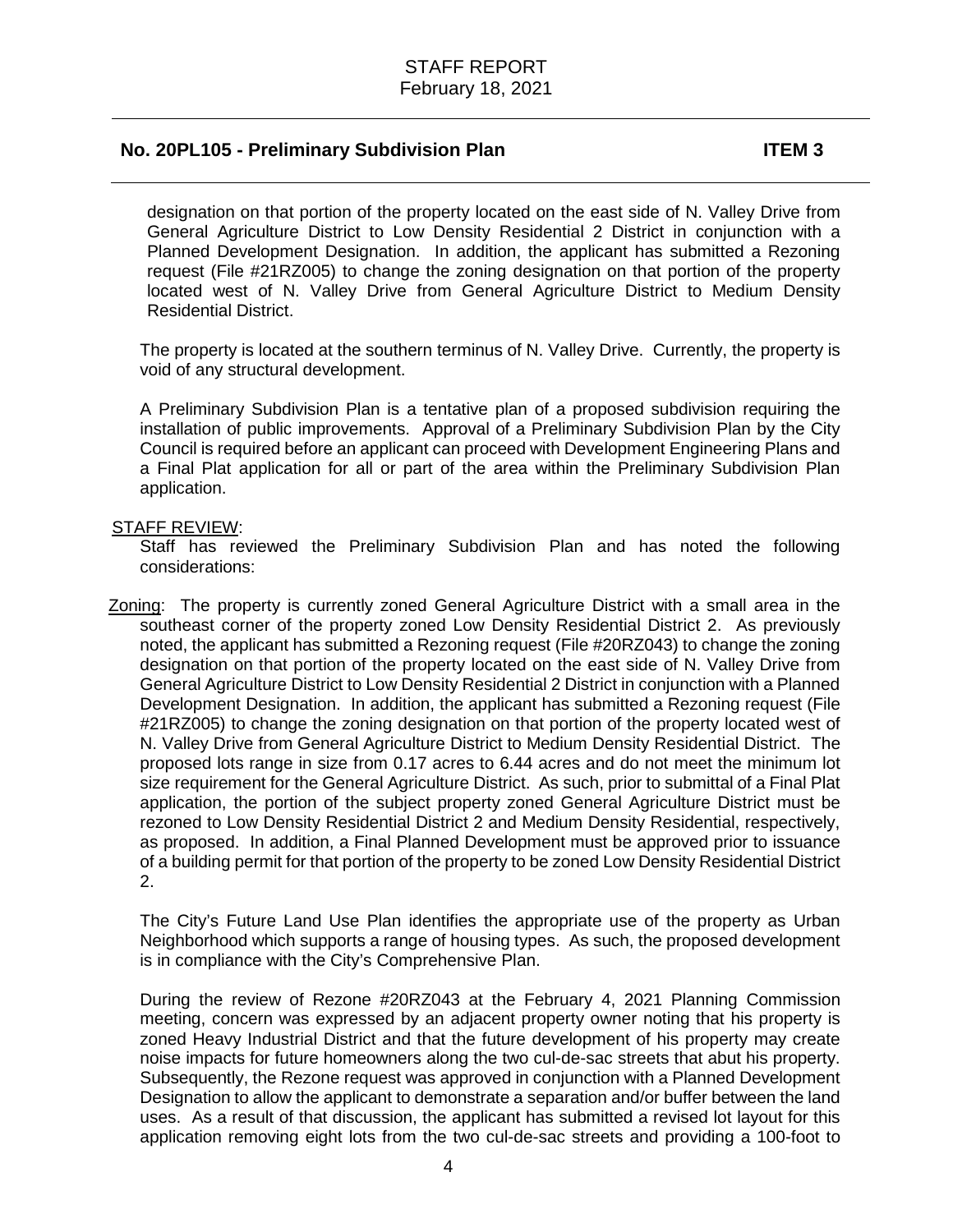200-foot buffer between the proposed lots and the adjacent lot line. The open space between the proposed lots and the adjacent property has been included in proposed Lot 23. However, topographic constraints within this area appears to preclude structural development on Lot 23. As such, upon submittal of a Final Plat application, an agreement must be submitted for recording securing ownership and maintenance of the lot.

Master Plan: The applicant has submitted a Master Plan showing future phases of development for the Antelope View Estates Subdivision. The Master Plan identifies an open space area in the northeast corner of the area designated as "future development". However, access is not provided or identified for this area. The applicant should be aware that when this area is platted, access to this area must be provided.

The Master Plan also identifies the location of the Rocky Mountain Pipeline easement extending north-south along the eastern row of future lots designated as "future development". In addition, the Western Area Power Administration (WAPA) easement extends east-west through the property. It appears that the two easements may encumber future development on some of the proposed lots within this area. The applicant should be aware that when this area is platted, a buildable area must be demonstrated on the lots impacted by the two easements.

Please note that approval of this Preliminary Subdivision Plan does not indicate approval of the Master Plan.

- Traffic Impact Study: Pursuant to Section 2.17 of the Infrastructure Design Criteria Manual, a Traffic Impact Study is required to be submitted as a part of the Preliminary Subdivision Plan application. However, the applicant has secured an Exception to allow the Traffic Impact Study to be submitted prior to submittal of a Development Engineering Plan application. Upon submittal of a Development Engineering Plan application, the road construction plans must provide any improvements to accommodate the traffic from the development as noted in the approved Traffic Impact Study.
- N. Valley Drive: N. Valley Drive is identified as a collector street on the City's Major Street Plan requiring that it be located in a minimum 68-foot wide right-of-way and constructed with a varying pavement width depending upon on-street parking requirements, curb, gutter, sidewalk, street light conduit, water and sewer. Upon submittal of a Development Engineering Plan application, construction plans for the future collector street must be submitted for review and approval showing the street located in a minimum 68-foot wide right-of-way and constructed pursuant to Figure 2-1 of the Infrastructure Design Criteria Manual with a center turn lane matching the adjacent section to the north unless otherwise recommended by the Traffic Impact Study or must meet criteria for obtaining an Exception. If an Exception is obtained, a copy of the approved document must be submitted with the Development Engineering Plan application.
- E. Philadelphia Street: E. Philadelphia Street is identified as a collector street on the City's Major Street Plan requiring that it be located in a minimum 68-foot wide right-of-way and constructed with a varying pavement width depending upon on-street parking requirements, curb, gutter, sidewalk, street light conduit, water and sewer. Upon submittal of a Development Engineering Plan application, construction plans for the future collector street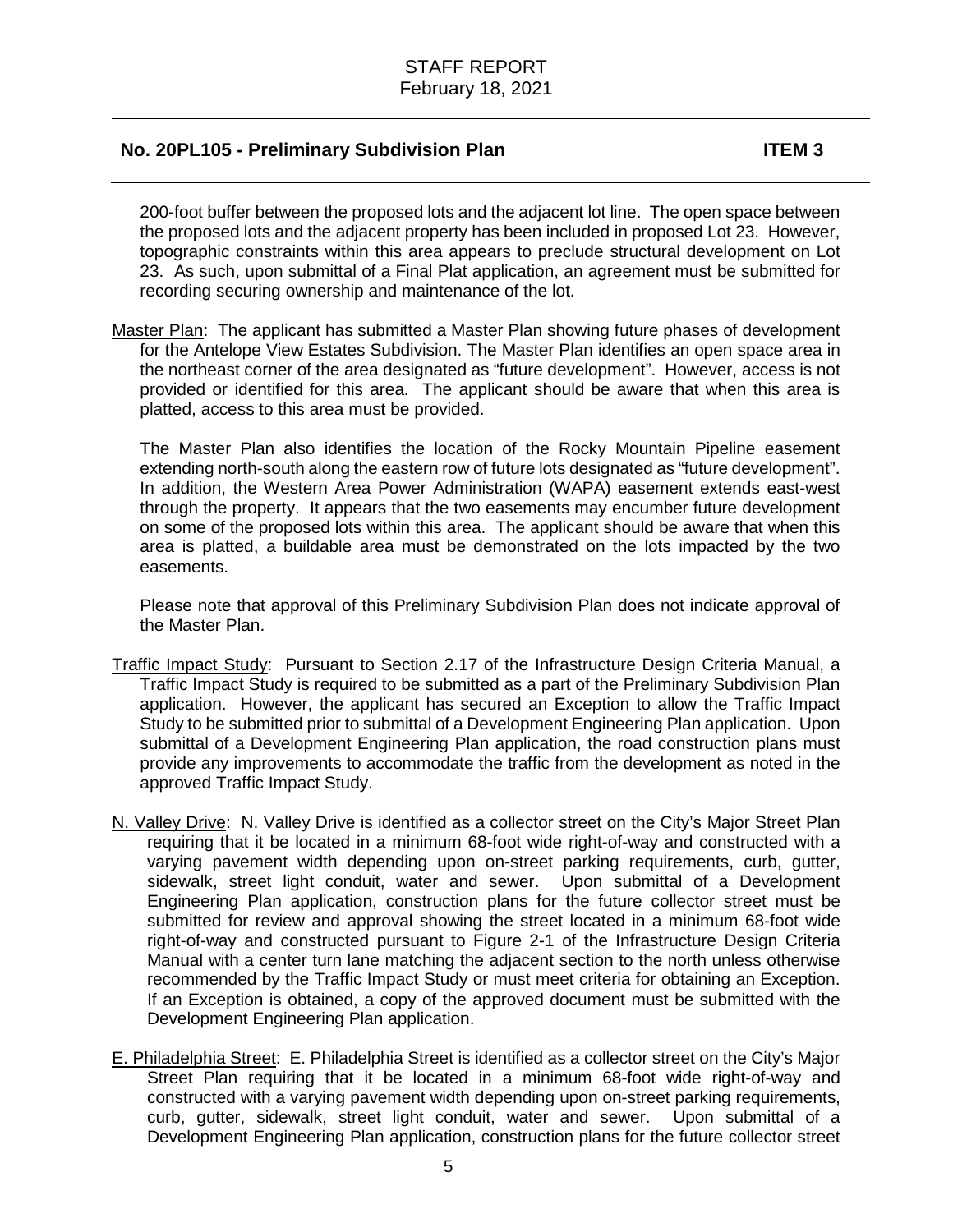must be submitted for review and approval showing the street located in a minimum 68-foot wide right-of-way and constructed pursuant to Figure 2-1 of the Infrastructure Design Criteria Manual or must meet criteria for obtaining an Exception. If an Exception is obtained, a copy of the approved document must be submitted with the Development Engineering Plan application.

- Street A: The proposed plat identifies Street A extending east from N. Valley Drive. Street A is classified as a local street requiring that it be located in a minimum 52-foot wide right-of-way and constructed pursuant to Figure 2-1 of the Infrastructure Design Criteria Manual. Upon submittal of a Development Engineering Plan application, construction plans must be submitted for review and approval as identified or must meet criteria for obtaining an Exception. If an Exception is obtained, a copy of the approved document must be submitted with the Development Engineering Plan application.
- Court A, B and C: The proposed plat identifies three cul-de-sac streets which are classified as local street(s) requiring that they be located in a minimum 52-foot wide right-of-way and constructed pursuant to Figure 2-1 of the Infrastructure Design Criteria Manual. In addition, the cul-de-sac bulb must be constructed pursuant to Figure 2-4 of the Infrastructure Design Criteria Manual. Upon submittal of a Development Engineering Plan application, construction plans must be submitted for review and approval as identified or must meet criteria for obtaining an Exception. If an Exception is obtained, a copy of the approved document must be submitted with the Development Engineering Plan application.
- Minimum Access: Section 2.6 of the Infrastructure Design Criteria Manual states that "a street with a single access shall not be used for more than forty dwelling units. A second access shall be provided when more than forty (40) dwelling units are accessed from a street". With this phase of the development, N. Valley Drive will serve as exclusive access to more than 40 dwelling units. However, the applicant has submitted additional Preliminary Subdivision Plan applications for Shepherd Hills Subdivision that provides a second street connection via E. Philadelphia Street. As such, upon submittal of a Development Engineering Plan application, construction plans in compliance with the Infrastructure Design Criteria Manual must be submitted for review and approval providing a second access to the development or an Exception must be obtained to allow more than 40 dwelling units with one point of access. If a second access is required, then prior to submittal of a Final Plat application for this phase of the project, the right-of way for the second access must be dedicated and constructed or surety posted for the street improvement.
- Street Names: The Emergency Services Communication Center has indicated that street names for Street A and Court A, B and C must be submitted for review and approval prior to submittal of a Final Plat application. In addition, the plat document must show the approved street name.
- Water: The proposed lots are located in the North Rapid Water Zone which serves elevations of 3,300 feet to 3,450 feet. The elevation of the proposed development is approximately 3,280 feet to 3,370 feet. The area is served by a single 12-inch water main in E. Philadelphia Street and in E. Anamosa Street and has limited capacity to serve additional areas beyond what has already been approved. The existing 12-inch North Rapid main is a long dead-end main that requires looping back to E. Anamosa Street. Upon submittal of a Development Engineering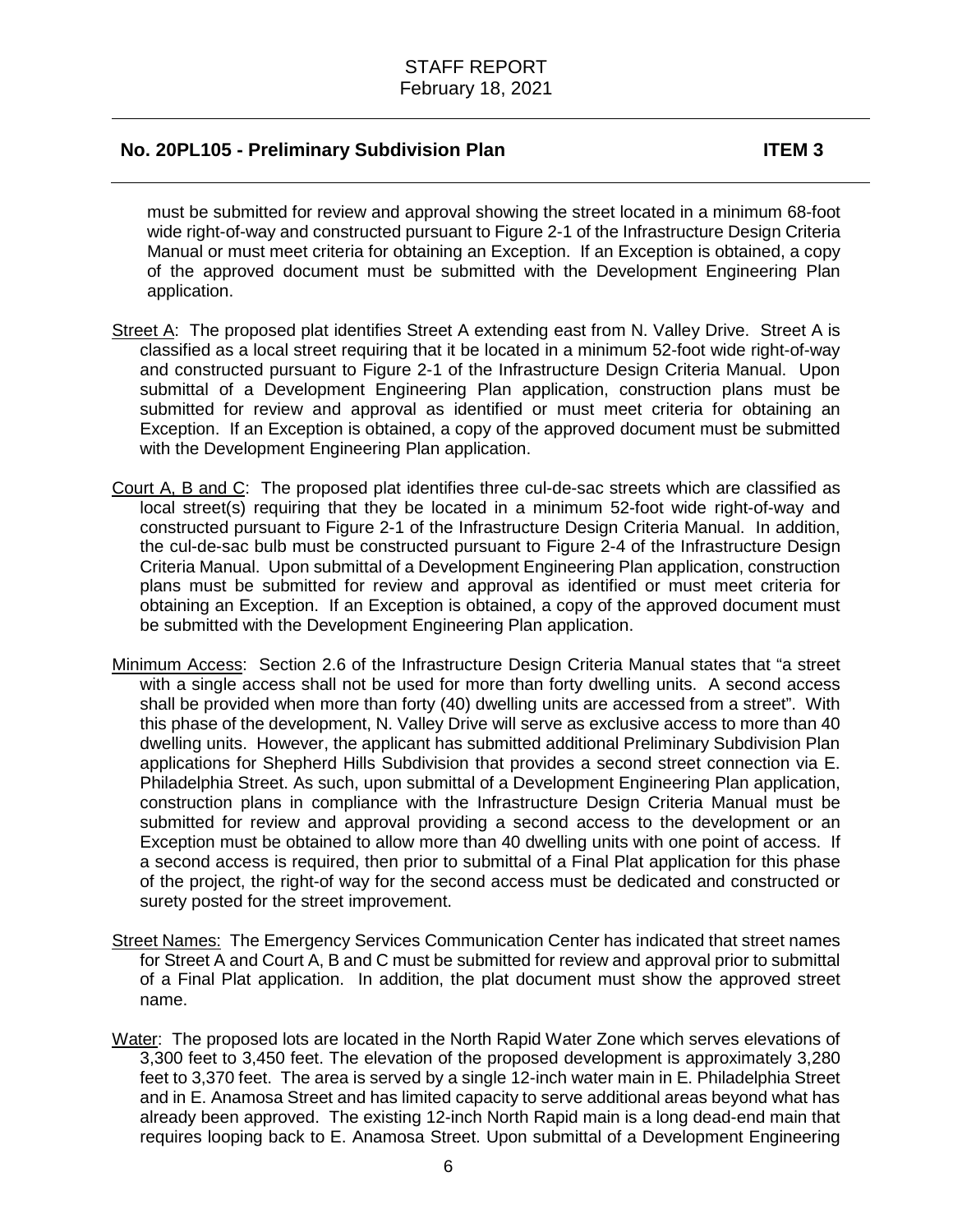Plan application, water plans and analysis prepared by a Registered Professional Engineer must be submitted for review and approval in accordance with the Infrastructure Design Criteria Manual. The design report must demonstrate that the water service is adequate to meet estimated domestic flows and required fire flows to support the proposed development. In addition, an Exception must be obtained to allow a dead-end main or the plans must be revised to provide looping of the North Rapid system in compliance with the Infrastructure Design Criteria Manual. Easements must also be provided as needed.

On January 19, 2021, the City Council approved a Tax Increment Finance project (20TI006) for this area which includes a booster station to provide capacity to the North Rapid Zone and a feasibility study to confirm the adequacy of the proposed booster station needed to serve this area. To ensure that adequate water will be available to serve this project, the feasibility study must be reviewed and accepted by the City prior to the submittal of a Development Engineering Plan application. In addition, prior to approval of the Development Engineering Plan application, adequate water capacity must be available to the project including the installation and City acceptance of the proposed booster station needed to serve this area if necessary to meet capacity requirements.

Sewer: The sewer main locate in N. Valley Drive to the north of the subject property was sized based on fewer dwelling units than what has currently been proposed for Antelope View Estates Subdivision. Restrictions on development may be required if the sewer downstream is unable to handle the flow. A sewer main is shown to go across private property within easements between Court A and Court B. This is not allowed without approval by the Public Works Director pursuant to the Infrastructure Design Criteria Manual.

Upon submittal of a Development Engineering Plan application, a sewer design report prepared by a Registered Professional Engineer as per the Infrastructure Design Criteria Manual must be submitted for review and approval. The design report must demonstrate that the sanitary sewer capacity is adequate to meet estimated flows and provide sufficient system capacity in conformance with the Infrastructure Design Criteria Manual. In addition, the sewer layout must be revised keeping all sewer mains within public right-of-way or must meet criteria for obtaining an Exception. If an Exception is obtained, a copy of the approved document must be submitted with the Development Engineering Plan application.

Drainage: The property is located in the Box Elder Drainage Basin, Unnamed Tributary Basin and the Race Track Drainage Basin. A regional pond has been constructed to the north for detention and water quality for the Box Elder Drainage Basin. Conveyance of the 100-year event is required to utilize the existing pond. Detention and water quality must be provided for the areas in the other two basins. The proposed grading plan shows the area in the southern portion of the subject property being redirected to the north. The proposed grading plan must be revised to remain in their respective basins.

Upon submittal of a Development Engineering Plan application, a drainage plan and report prepared by a Registered Professional Engineer as per the Infrastructure Design Criteria Manual and the Rapid City Municipal Code must be submitted for review and approval as identified above. The drainage report must address how the drainage in each basin is being addressed. The drainage system evaluation must also address all discharge points for post versus pre-developed run-off. In addition, a revised grading plan must be submitted for review